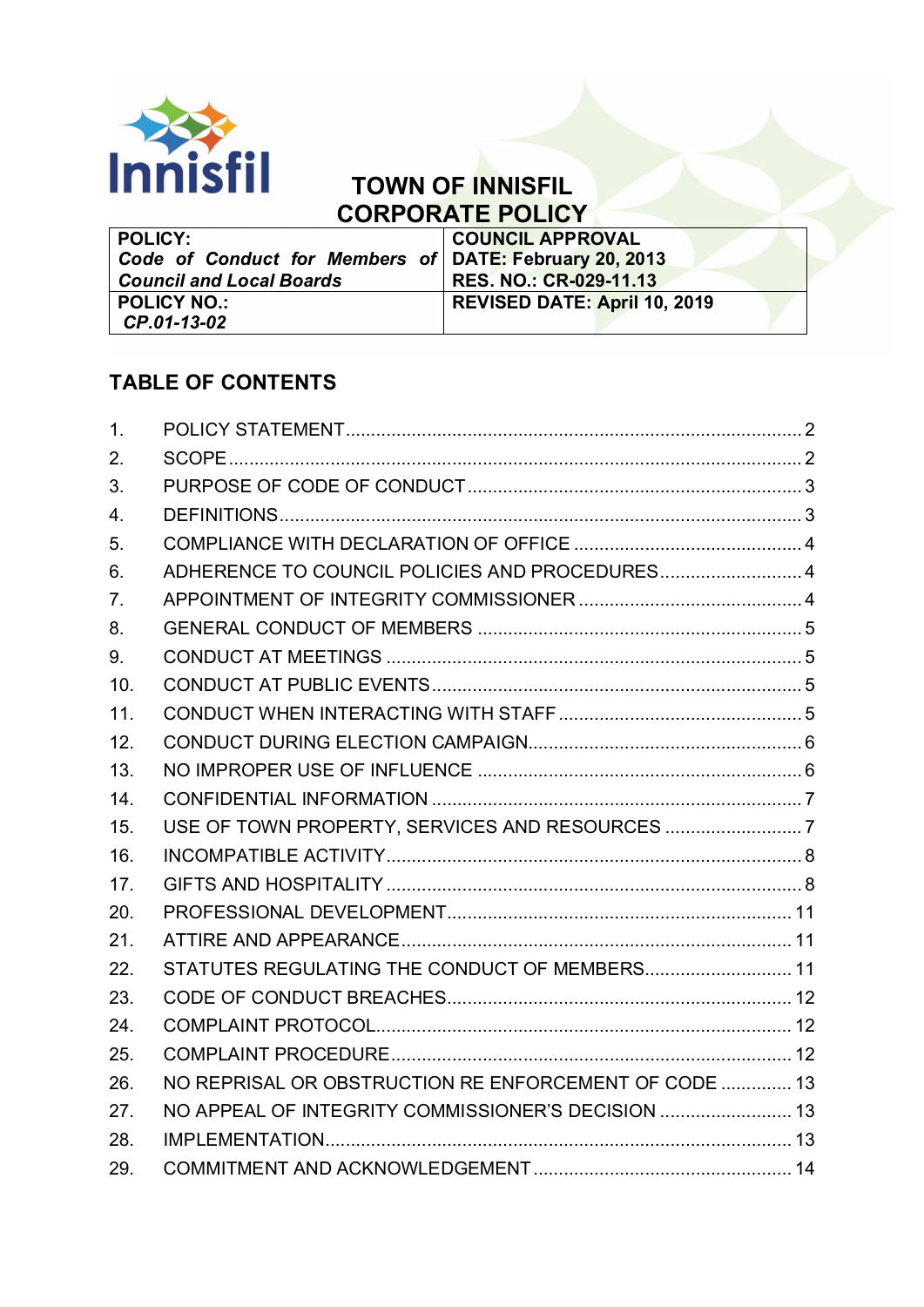### **1. POLICY STATEMENT**

- 1.1 Members of Council and local boards of the Town of Innisfil are committed to the discharge of their duties in a respectful and ethical manner. The Code of Conduct for Members of Council and Local Boards is the instrument through which Council will establish and maintain standards for appropriate conduct. Members understand their responsibility to protect and maintain public trust through adherence to established standards.
- 1.2 The quality of municipal administration and governance is best achieved through the establishment of high standards of conduct. The parameters established in this Code of Conduct will ensure that the integrity of the Town of Innisfil is upheld.
- 1.3 Key principles which underline the intent of this Code of Conduct are that Members:
	- a) must serve and be seen to serve their constituents in a conscientious and diligent manner;
	- b) must be committed to performing their duties with integrity, without improper use of the influence of their office and without conflicts of interest, both pecuniary interests and non-pecuniary interests;
	- c) are expected to perform their duties in office and manage their private affairs in a manner that promotes public confidence and will bear close public scrutiny;
	- d) must recognize and act upon the principle that democracy is best achieved when the operation of government is made as transparent and accountable to members of the public as possible; and
	- e) shall seek to serve the public interest by upholding both the letter and spirit of the laws of Parliament and the Ontario Legislature, as well as the laws and policies adopted by Council.
- 1.4 The statements listed in 1.3 above are key principles that are intended to facilitate an understanding, application and interpretation of the Code of Conduct – the principles are *not* operative provisions of the Code of Conduct and are not intended to be enforced independently as such.

## **2. SCOPE**

- 2.1 The Code of Conduct for Members of Council and Local Boards applies to:
	- a) each member of Council, in fulfilling their obligation in service to the citizens of the Town of Innisfil; and
	- b) with necessary modifications, Members of local boards.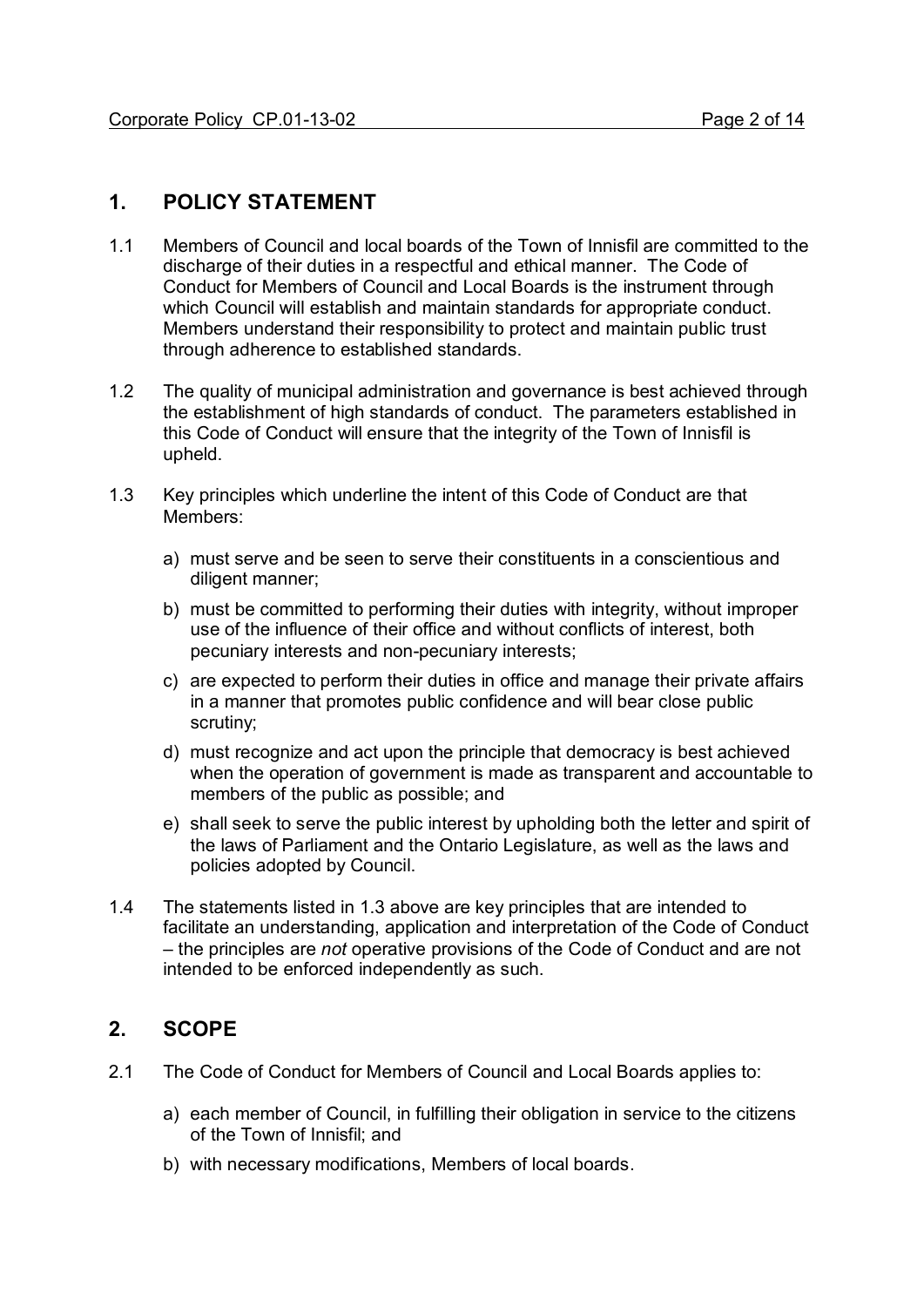## **3. PURPOSE OF CODE OF CONDUCT**

- 3.1 Encouraging and preserving the highest standards of conduct by members of Council promotes an environment of integrity appropriate for their fiduciary role. Honesty and integrity are paramount in the fulfillment of the role of elected officials, and as such, this Code of Conduct sets expectations for members and requires them to conduct themselves in a way that generates community trust and confidence, and also enhances the image of the Town of Innisfil.
- 3.2 The Code of Conduct for Members of Council identifies the Town's expectations of Council members and provides direction with respect to the underlying principles of the Code by reinforcing that:
	- a) decisions are made in an open, accessible, and equitable forum;
	- b) decisions are made through appropriate channels;
	- c) elected office is not used for personal gain;
	- d) interactions between members is respectful and fair, and exemplifies a spirit of goodwill and cooperation; and
	- e) there is a high regard for the integrity of the office.

### **4. DEFINITIONS**

- 4.1 In this Code of Conduct:
	- a) "child" means a child born within or outside marriage and includes an adopted child and a person whom a member has demonstrated a settled intention to treat as a child of his or her family;
	- b) "Code of Conduct" means this Code of Conduct for Members of Council and Local Boards;
	- c) "conflict of interest" means a situation in which a Member has competing interests or loyalties between the Member's personal or private interests and his or her public interests as an elected representative such that it might influence his or her decision in a particular a matter;
	- d) "confidential information" includes any information in the possession of, or received in confidence by, the municipality that the municipality is prohibited from disclosing, or has decided to refuse to disclose, under the *Municipal Freedom of Information and Protection of Privacy Act*, or any other law; information of a corporate, commercial, scientific or technical nature received in confidence from third parties; personal information; information that is subject to solicitor-client privilege; information that concerns any confidential matters pertaining to personnel, labor relations, litigation, property acquisition or disposition, the security of the property of the municipality or local board; and any other information lawfully determined by the Council to be confidential, or required to remain or be kept confidential by legislation or order;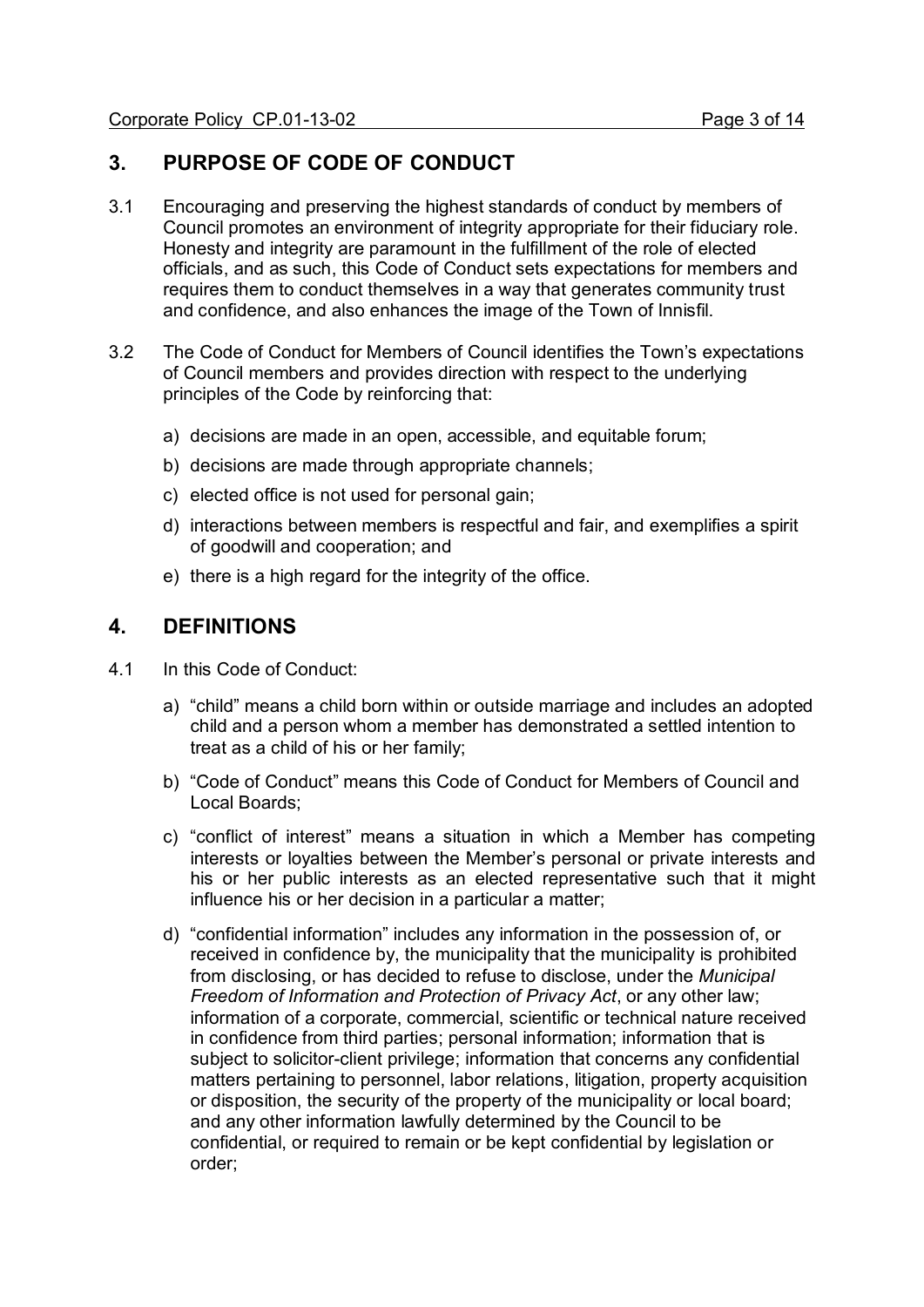- e) "Council" means the Council of the Town of Innisfil, inclusive of Mayor and Deputy Mayor;
- f) "fiduciary" means a person who is required to act for the benefit of another person on all matters within the scope of their relationship; one who owes to another the duties of good faith, trust, confidence and candor;
- g) "information" includes a record or document;
- h) "Member" means a member of the Council or a local board, unless the context otherwise requires;
- i) "non-pecuniary interest" means a private or personal interest that a Member may have that is non-financial in nature and that would be considered by a reasonable person, apprised of all the circumstances, as being likely to influence the Member's decision in any matter in which the non-pecuniary interest arises, and may include, but is not limited to, an interest that arises from a relationship with a person or entity;
- j) "parent" means a person who has demonstrated a settled intention to treat a child as a part of his or her family whether or not that person is the natural parent of the child;
- k) "person" includes a corporation, partnership, association and any other entity, as the context allows; and
- l) "spouse" means a person to whom a person is married or with whom the person is living in a conjugal relationship outside marriage.

#### **5. COMPLIANCE WITH DECLARATION OF OFFICE**

5.1 Every Member shall act in accordance with his or her declaration of office (see Appendix "A").

#### **6. ADHERENCE TO COUNCIL POLICIES AND PROCEDURES**

6.1 Every Member shall observe and comply with every provision of this Code of Conduct, as well as all other policies and procedures adopted or established by Council and affecting the Councillor while acting in his or her capacity as a Member.

#### **7. APPOINTMENT OF INTEGRITY COMMISSIONER**

7.1 The Council shall appoint an Integrity Commissioner to investigate alleged breaches of this Code pursuant to section 223.3 of the *Municipal Act, 2001*.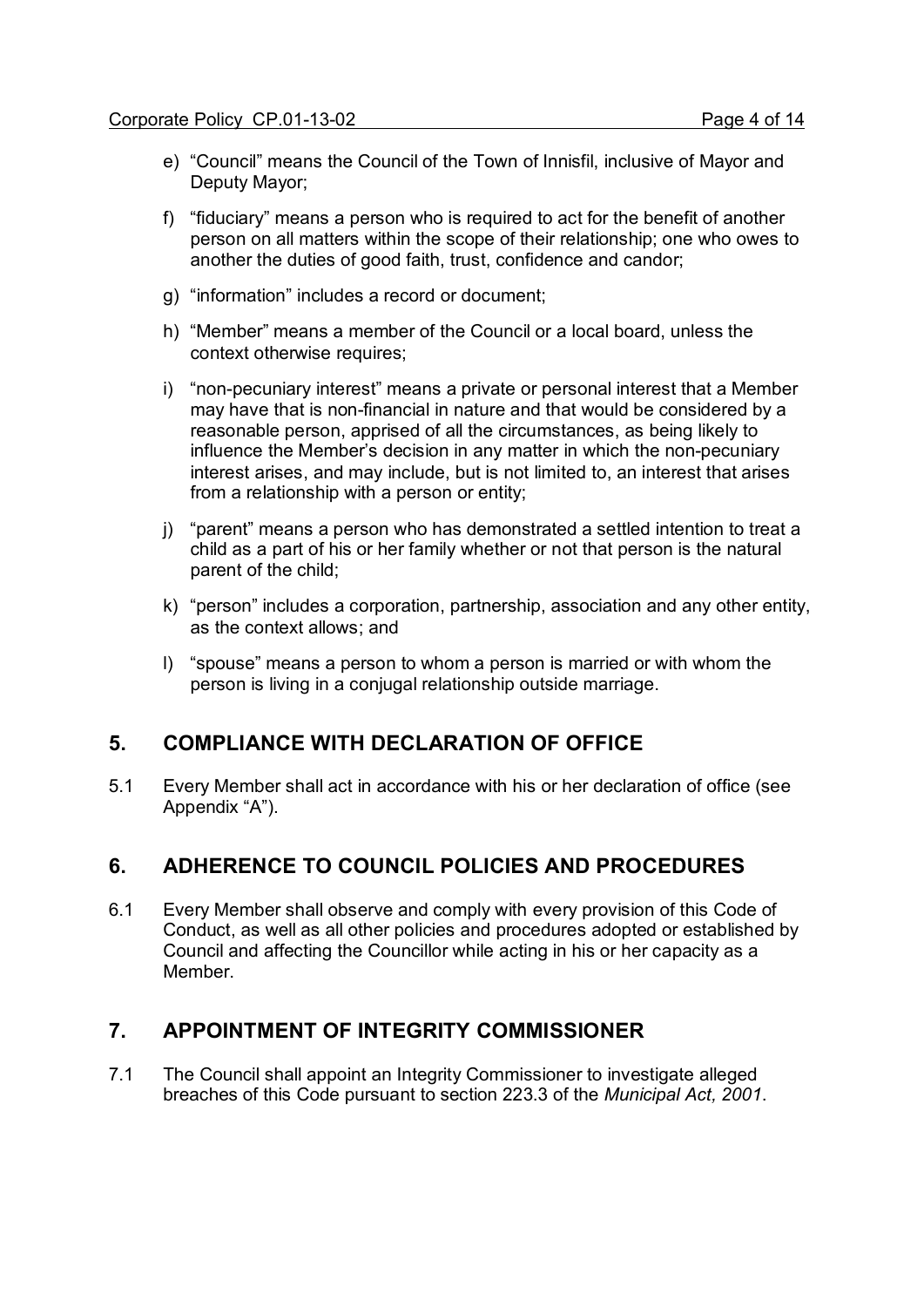## **8. GENERAL CONDUCT OF MEMBERS**

- 8.1 Every Member has the duty and responsibility to treat members of the public, staff, and each other in an appropriately respectful manner, without abuse, bullying or intimidation. Every Member shall take measures to ensure that the municipal work environment is free from discrimination and harassment.
- 8.2 A Member shall not use indecent, abusive or insulting words or expressions toward any other member, any member of staff, or any member of the public.
- 8.3 A Member shall not speak in a manner that is discriminatory to any individual, based on that person's race, ancestry, place of origin, creed, gender, sexual orientation, age, colour, marital status, or disability.

### **9. CONDUCT AT MEETINGS**

9.1 Every Member shall conduct himself or herself in an appropriate and civil manner at Council, committee and other meetings, pursuant to Section 57.1 of Procedural By-law No. 002-18, this Code of Conduct, and other applicable law.

## **10. CONDUCT AT PUBLIC EVENTS**

10.1 Members are occasionally requested to make public presentations outside of Council meetings or attend public events as representatives of the Town of Innisfil. As such, every Member shall conduct himself or herself with dignity and decorum, in a manner befitting public expectation.

## **11. CONDUCT WHEN INTERACTING WITH STAFF**

- 11.1 Every Member shall be respectful of the working relationships and reporting responsibilities between staff members. Municipal staff work under the direction of the Municipal head, and are required to carry out the decisions of Council in service of the municipal corporation as a whole. Municipal staff are also required to advise Council on legislative and administrative policy with political neutrality and objectivity and without undue influence from any individual Member or any faction of the Council.
- 11.2 Members shall abide by the Council-Staff Protocol, CP.05-07-02.
- 11.3 No Member shall maliciously or falsely injure or impugn the professional or ethical reputation of any member of staff. Every Member shall show respect for staff, and for their professional capacities and responsibilities.
- 11.4 No Member shall use indecent, abusive or insulting words or expressions toward any other Member, any member of staff or any member of the public, either directly or by innuendo.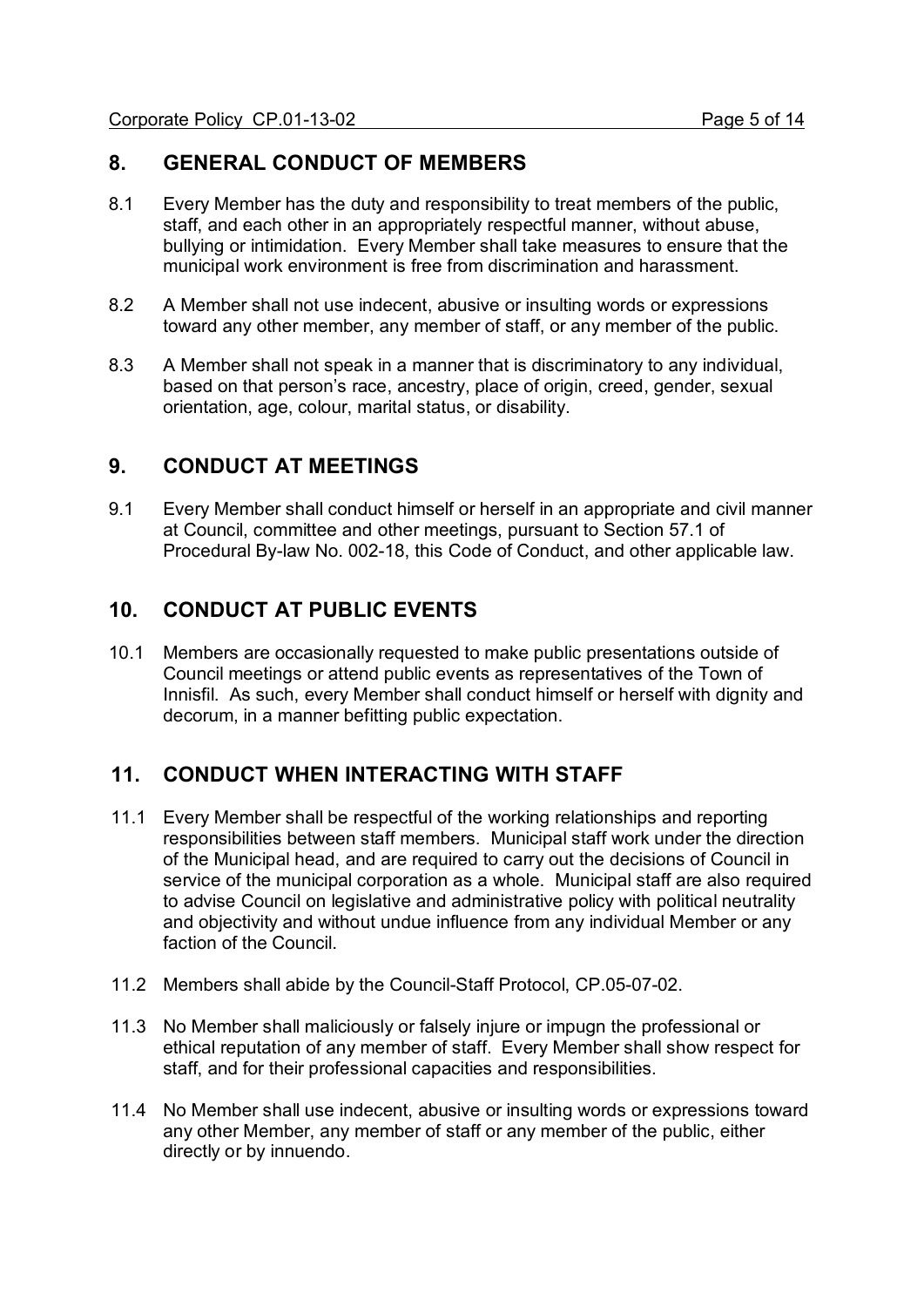- 11.5 No Member shall compel any member of staff to engage in partisan political activities, or subject any member of staff to threat or discrimination for refusing to engage in any such activity.
- 11.6 No Member shall use or attempt to further his or her authority or influence by intimidating, threatening, coercing, commanding or influencing improperly any staff member or interfering with the person's duties, including the duty to disclose improper activity.

## **12. CONDUCT DURING ELECTION CAMPAIGN**

12.1 Every Member shall comply with all applicable requirements of the *Municipal Elections Act, 1996*. No Member shall use confidential information, facilities, equipment, supplies, services or other resources of the municipality, including any Councillor newsletter or website linked through the municipality's website, for any election campaign or campaign-related activity (see also Section 15). No Member shall undertake campaign-related activities on Town property unless authorized by the municipality. No Member shall use the services of any person for election-related purposes during hours in which that person receives any compensation from the municipality.

## **13. NO IMPROPER USE OF INFLUENCE**

- 13.1 No Member shall use the influence of his or her office for any purpose other than for the lawful exercise of his or her official duties and for municipal purposes.
- 13.2 No Member shall use his or her office or position to influence or attempt to influence the decision of any other person, for the Member's private advantage or that of the Member's parent, child, spouse, staff member, friend or associate, business or otherwise.
- 13.3 No Member shall attempt to secure preferential treatment beyond activities in which Members normally engage on behalf of their constituents as part of their official duties.
- 13.4 No Member shall hold out the prospect or promise of future advantage through the Member's supposed influence within Council, in return for any action or inaction.
- 13.5 For the purposes of this provision, "private advantage" does not include a matter that:
	- a) is of general application;
	- b) affects a Member, his or her parents, children or spouse, staff members, friends or associates, business or otherwise, as one of a broad class of persons; or
	- c) concerns the remuneration or benefits of a Member.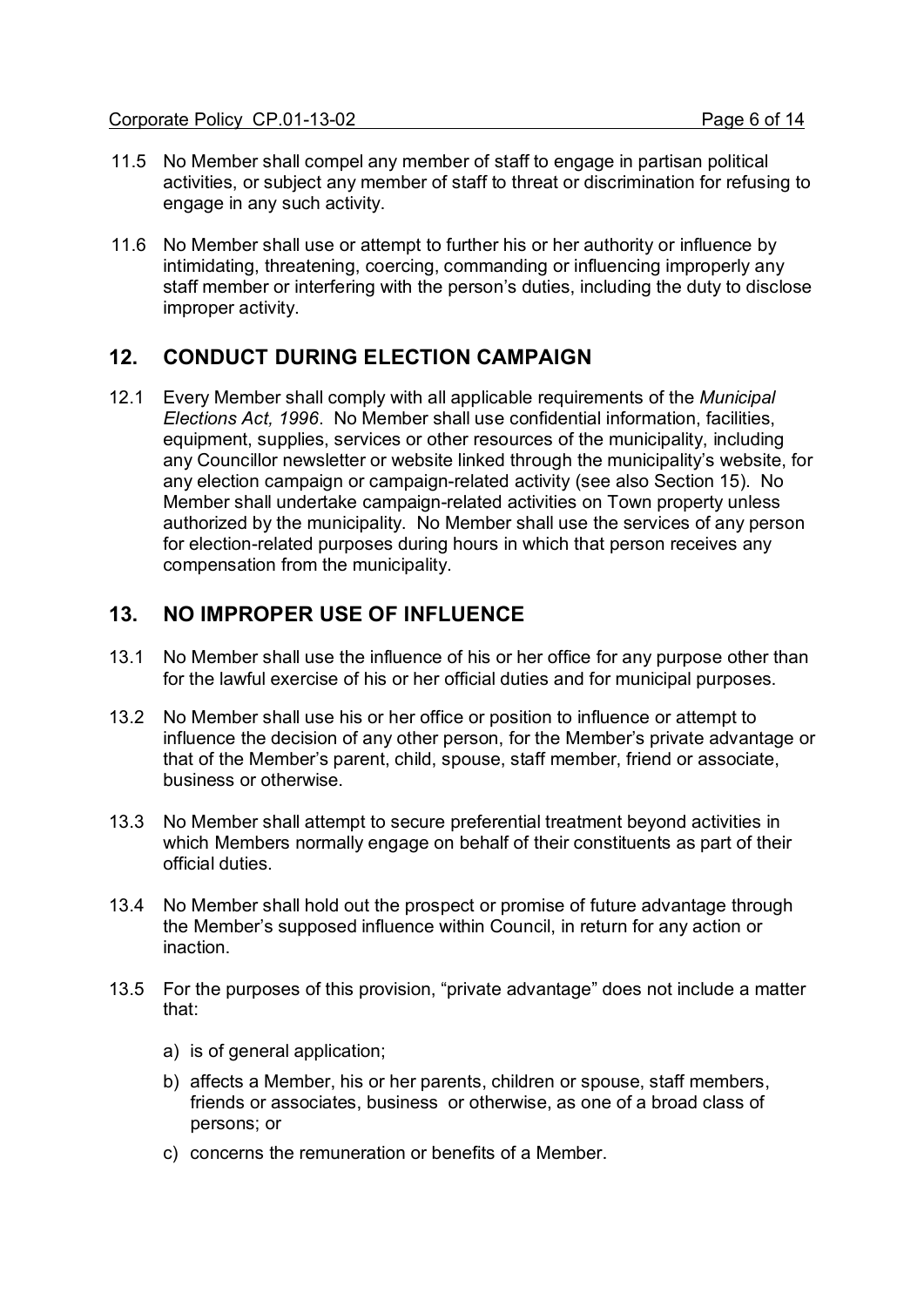13.6 This provision does not prevent a Member from requesting that council grant a lawful exemption from a policy.

### **14. CONFIDENTIAL INFORMATION**

- 14.1 No Member shall disclose, release or publish by any means to any person or to the public any confidential information acquired by virtue of his or her office, in any form, except when required or authorized by Council or otherwise by law to do so.
- 14.2 Any matter and information pertaining to that matter which has been discussed or debated at a meeting which has been closed to the public, shall remain confidential unless, and until such time as Council, a judicial order, or other legislation authorizes its release.
- 14.3 A Member may disclose the content of any matter which has been discussed or debated at an in-camera meeting only after Council has discussed or otherwise released the information to the public.
- 14.4 No Member shall use confidential information for personal or private gain or benefit, or for the personal or private gain or benefit of any other person or body. Without limiting the generality of the foregoing, no Member shall, without lawful authority, disclose, or make personal use of, any of the following types of confidential information:
	- a) information concerning litigation, negotiation or personnel matters;
	- b) information which infringes on the rights of any person, such as publication of the identity of a complainant when such information was given in confidence;
	- c) information such as price schedules on a contract, tender or other proposal while the document remains confidential:
	- d) information deemed to be "personal information" under the *Municipal Freedom of Information and Protection of Privacy Act*; and
	- e) any other information or statistical data required by law to remain confidential.
- 14.5 No member of Council shall obtain access, or attempt to gain access, to confidential information in the custody of the municipality except to the extent that such access is necessary for the performance of his or her duties and such access is not prohibited by Council or otherwise by law.

## **15. USE OF TOWN PROPERTY, SERVICES AND RESOURCES**

15.1 No member of Council shall use, or permit the use of, municipal land, facilities, equipment, supplies, services, staff or other resource(s), including any municipally-owned information, website, Council transportation delivery service or funds allocated for member of Council expenses, for any purpose or activity other than the lawful business of the municipal corporation.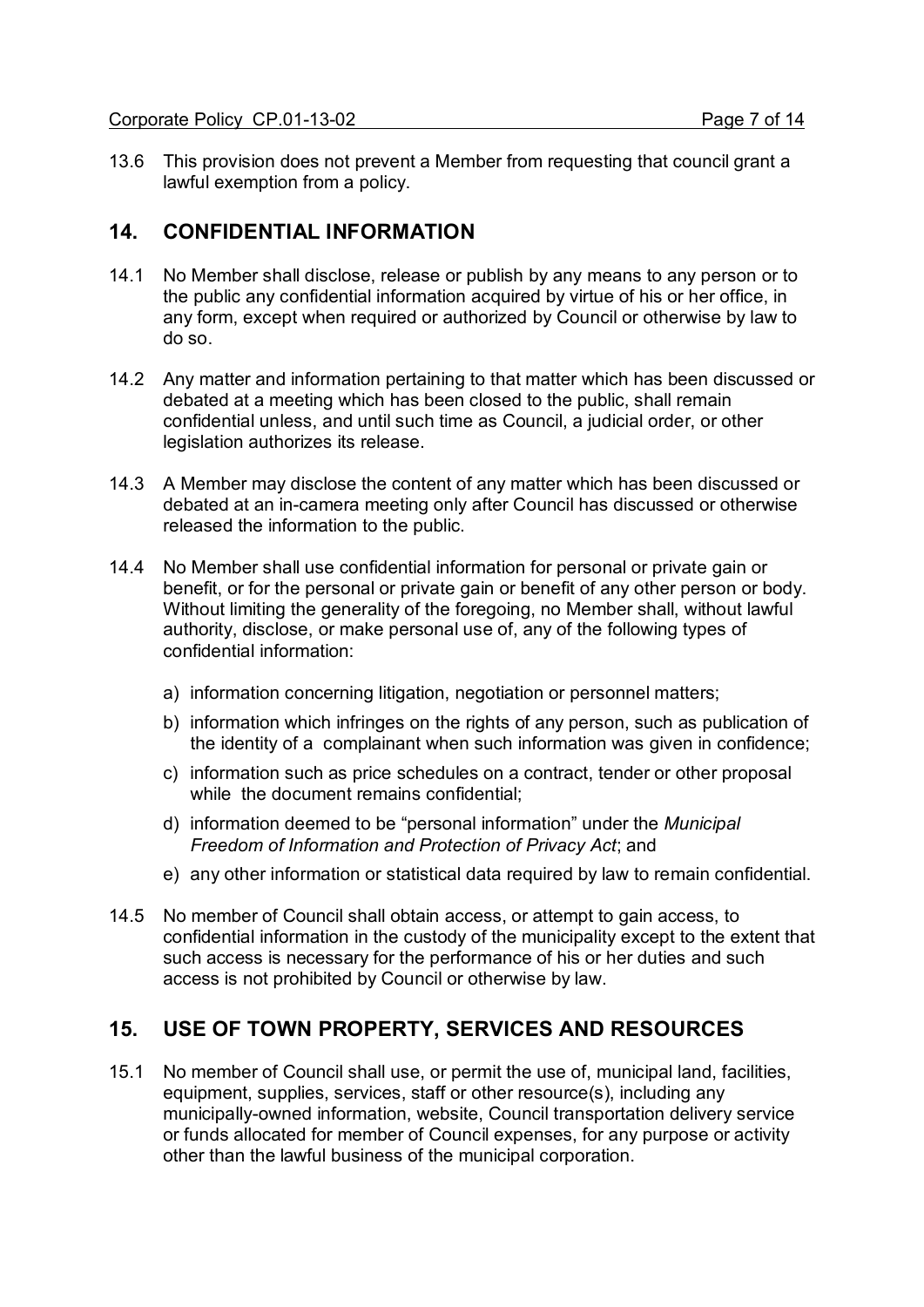## **16. INCOMPATIBLE ACTIVITY**

- 16.1 A member of Council may not engage in any outside work or business activity which is incompatible or inconsistent with the ethical discharge of official duties in the public interest. Members of Council shall not engage in outside activity which uses their knowledge of confidential information about the holdings of the corporation.
- 16.2 Without limiting the generality of the foregoing, Members shall not:
	- a) use any influence of office for any purpose other than official duties;
	- b) act as an agent on behalf of another party, before Council or any committee, board or commission of Council;
	- c) solicit, demand or accept the services of any corporation, employee, or individual providing services to the municipality at a time in which said person or corporation is being paid by the municipality;
	- d) use any information gained in the execution of office that is not available to the general public for any purpose other than for official duties;
	- e) place themselves in a position of obligation to any person or organization which might benefit from special consideration or may seek preferential treatment;
	- f) give preferential treatment to any person or organization in which a Member has a financial interest;
	- g) influence any administrative or Council decision or decision-making process involving or affecting any person or organization in which a Member has a financial interest; and
	- h) use corporate materials, equipment, facilities or employees for personal gain or for any private purpose.

## **17. GIFTS AND HOSPITALITY**

- 17.1 For the purposes of this Code, a gift or extension of hospitality with the Member's knowledge, to a Member's spouse, child or parent, or to his or her staff, that is connected directly or indirectly to the performance of the Member's duties is deemed to be a gift or extension of hospitality to that Member.
- 17.2 No Member shall accept a fee, advance, gift or offer of hospitality that is connected directly or indirectly with the performance of his or her duties of office, unless permitted under one or more of the exceptions listed in this Section.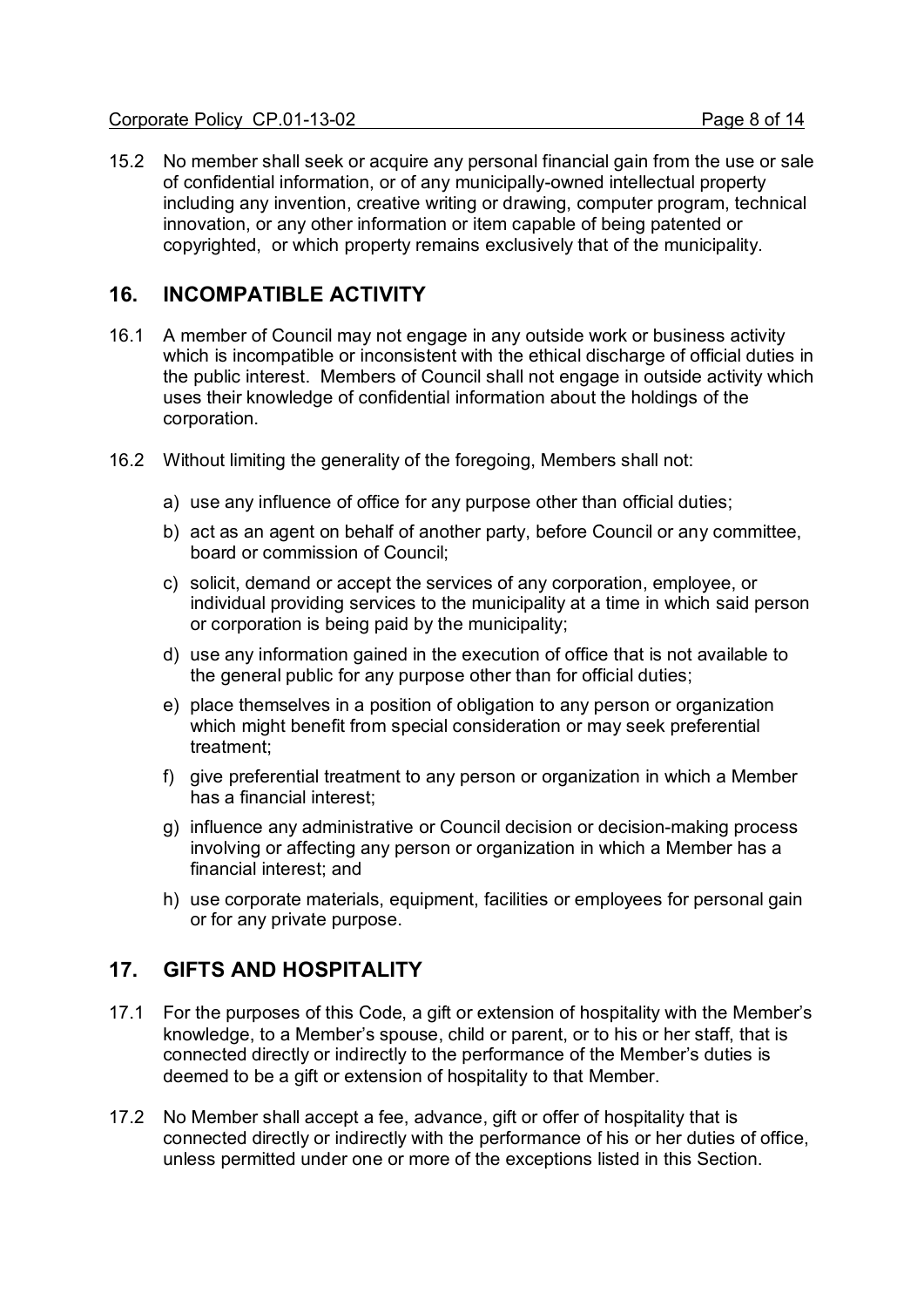- 17.3 Each of the following is recognized as an exception:
	- a) compensation or benefit authorized by law or by Council resolution;
	- b) a gift or hospitality of the kind that normally accompanies the responsibilities of office and is received as an incident of protocol or social obligation;
	- c) a political contribution otherwise authorized and reported as required by law, in the case of a member running for office;
	- d) services provided without compensation by a person volunteering his or her time;
	- e) a suitable memento of a function honouring the member;
	- f) food, lodging, transportation or entertainment lawfully provided by any Provincial, Regional or local government or board or political subdivisions of any of them, by the Federal government, a foreign government, or by those organizing a conference, seminar or event where the member is speaking or attending in an official capacity;
	- g) food and beverages consumed at a banquet, reception or similar event, if:
		- i. attendance by the member is or a legitimate municipal purpose,
		- ii. the person extending the invitation, or a representative of the organization holding the event, is in attendance, and
		- iii. the value is reasonable and the invitation infrequent;
	- h) communications to the office of a member, including subscriptions to newspapers and periodicals.
- 17.4 In the case of any of the recognized exceptions listed under 17.3 (b), (e), (f), and (h), if the value of the gift or hospitality exceeds \$75.00, or the total value of gifts or hospitality from one source exceeds \$150.00 per calendar year, the Member shall file, by March 31 for the previous year, a disclosure statement with the municipality, as prescribed by the Integrity Commissioner (see Appendix "B").
- 17.5 Every disclosure statement filed under this Code shall be made a public record.
- 17.6 Upon receiving a disclosure statement, the Integrity Commissioner shall examine it to ascertain whether the receipt of the gift or hospitality might, in his or her opinion, constitute a contravention of this Code or create a conflict between a private interest and the public duty or responsibilities of the Member.
- 17.7 In the event that the Integrity Commissioner makes such a determination, he or she shall call upon the member to justify receipt of the gift or hospitality.
- 17.8 Should the Integrity Commissioner determine that receipt of any gift or hospitality was inappropriate, he or she may direct the member to return the gift, reimburse the donor for the value of any gift or hospitality already consumed, forfeit the gift or remit the value of any gift or hospitality already consumed, to the municipality.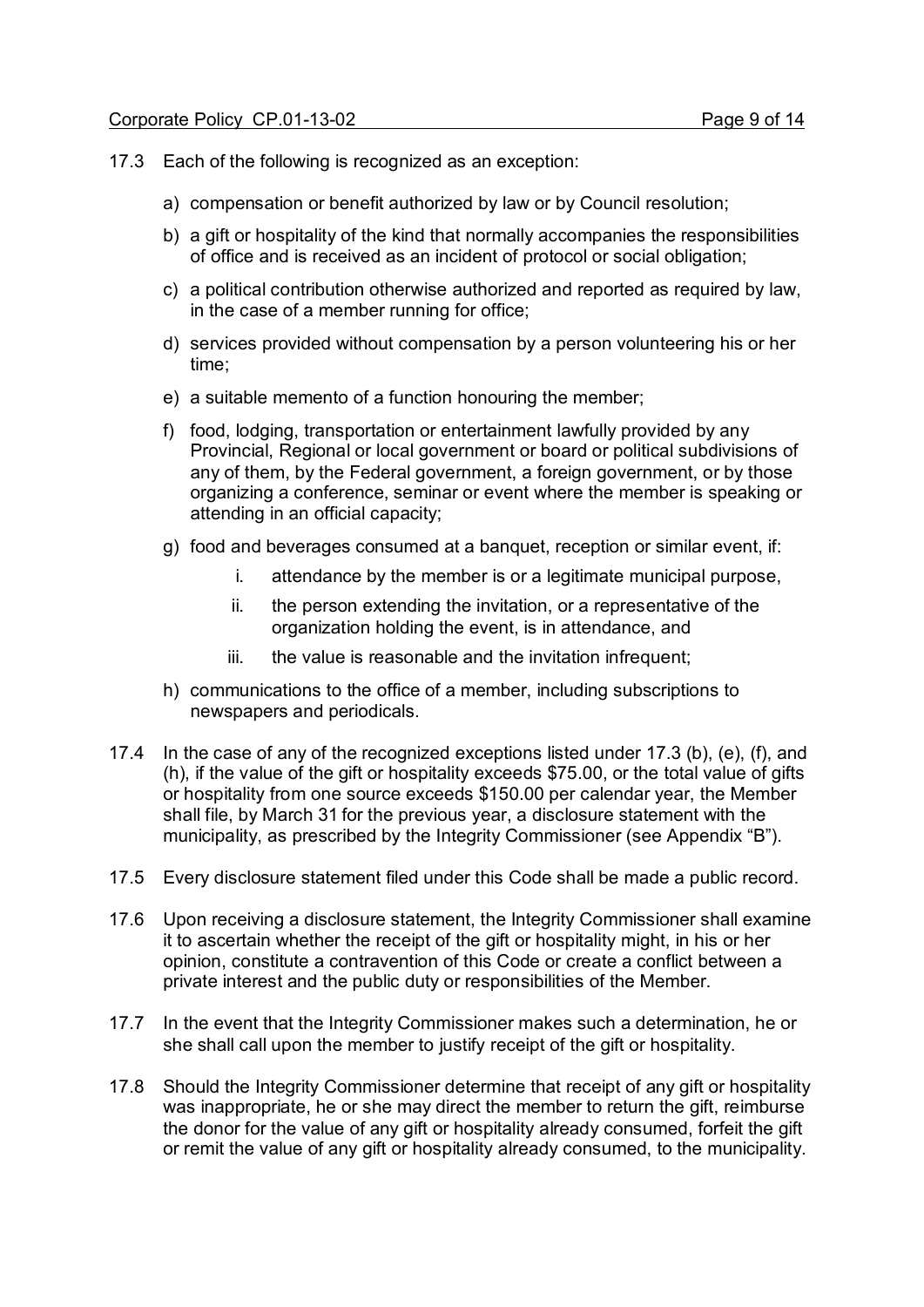17.9 Except in the case of exceptions listed under 17.3 (a), (c), and (f), no Member shall accept a gift or hospitality worth in excess of \$200.00, or gifts or hospitality from one source during a calendar year which together are worth in excess of \$300.00.

#### **18. SPONSORSHIPS OR DONATIONS FOR COMMUNITY EVENTS**

- 18.1 Selling tickets for a community event is not considered solicitation for the purposes of this Policy.
- 18.2 Members shall, by March 31 for the previous year, including a municipal election year, provide a financial disclosure form to the Integrity Commissioner, listing the sponsorships and donations for each community event for which the Member solicited such sponsorships or donations in excess of \$1000 for a Member solicited sponsorship or donation from in excess of \$500 per individual or corporation. That form shall be a public record.
- 18.3 Sponsorships or donations on behalf of the Corporation of the Town of Innisfil shall be undertaken in accordance with Corporate Donation Policy (CP.08-05), as amended.

### **19. COMMUNICATIONS AND MEDIA RELATIONS**

- 19.1 Official information relating to decisions and resolutions of Council shall normally be communicated to the media and the community through the Communications **Officer**
- 19.2 In some instances, Members of Council are requested to comment on policy, procedure and decisions of Council. In those instances, Council members shall convey the information openly and accurately, unless confidentiality regulations apply.
- 19.3 When making statements to the media or the public, Members shall remain focused on issues, avoiding statements which provoke or challenge another Member, or which might damage the reputation of another Member.
- 19.4 Members shall not make accusatory statements or lay blame. In the event that a Council decision has not unfolded the way Council intended, the information shall be communicated to the public in a forthright manner which identifies the problem and the corrective action.
- 19.5 Members shall accurately and adequately communicate the attitudes and decisions of the Town of Innisfil Council or local board, even if they don't agree with a decision reached on a particular matter showing respect for the democratic process, and showing sense of teamwork within the membership.
- 19.6 Nothing in this section is intended to prevent a Member from outlining their rationale for voting in a particular manner, which may have been contrary to the final Council decision.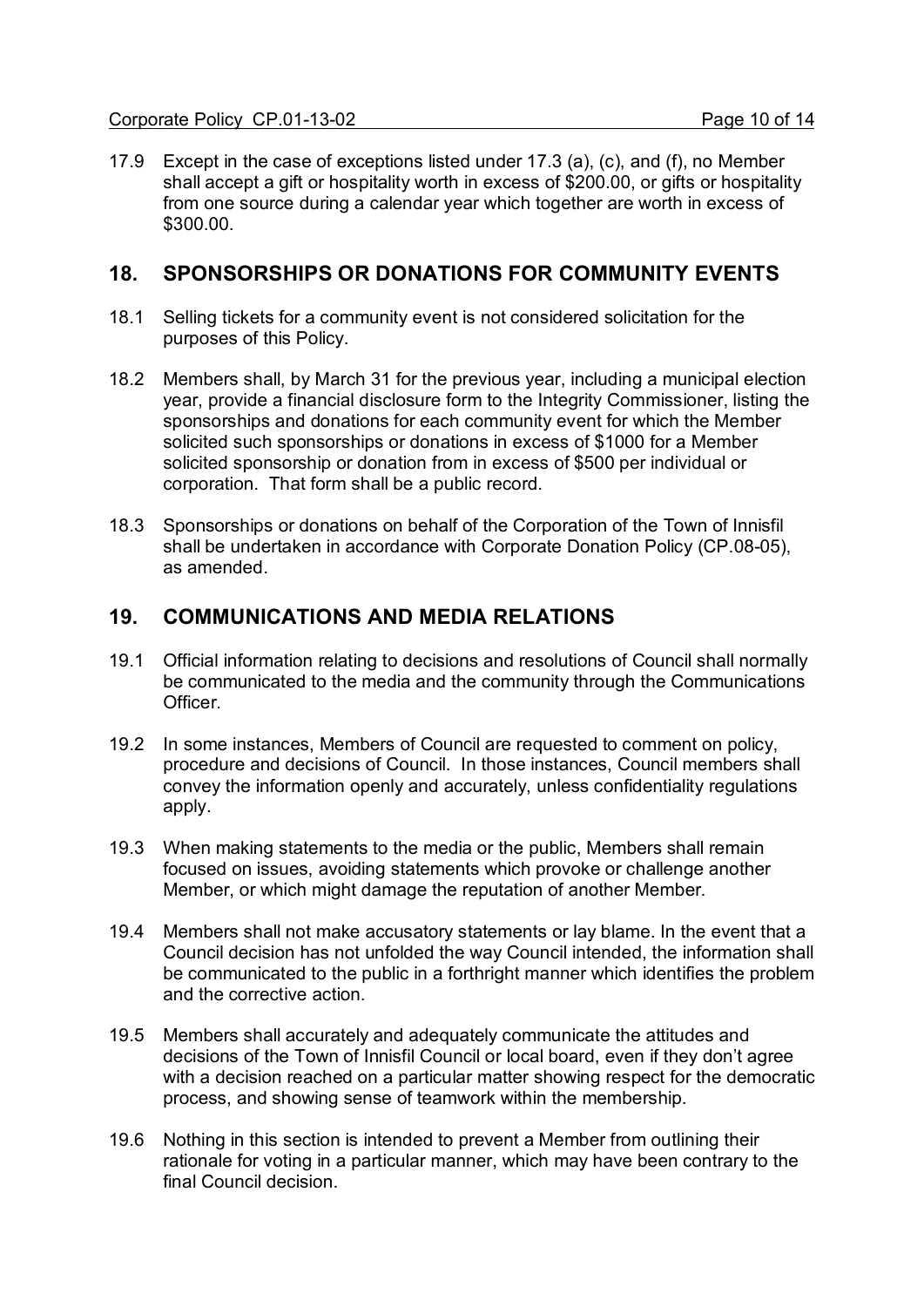### **20. PROFESSIONAL DEVELOPMENT**

- 20.1 Members of Council have an obligation to promote, support, pursue and participate in opportunities for professional development. Council members are required to remain informed on issues and trends in order to serve the public efficiently and effectively in the fulfillment of their duties.
- 20.2 Expenses and approvals for "Business Expenses" are governed by the *Business Expense Policy for Elected Official and Committee Members* (CP.01-11-05)*,* as amended.

## **21. ATTIRE AND APPEARANCE**

- 21.1 As representatives of the Town of Innisfil, it is expected that every Member will take appropriate care in dress and appearance, which at meetings is business dress.
- 21.2 During the summer months, commencing on the first Council meeting following Victoria Day and ending on the last Council meeting before Thanksgiving Day, the dress code is relaxed. As such, it is appropriate during that time for Members to attend Council meetings in business casual dress, which is more relaxed than business dress.
- 21.3 Dress for committee meetings is generally more relaxed, and will follow a business casual dress standard.
- 21.4 Special events and special occasions will require that members of Council gauge what attire is appropriate for the event.

## **22. STATUTES REGULATING THE CONDUCT OF MEMBERS**

- 22.1 In addition to this Code of Conduct, the following Ontario legislation also governs the conduct of Members:
	- · *Municipal Act, 2001*
	- · *Municipal Conflict of Interest Act*
	- · *Municipal Elections Act, 1996*
	- · *Municipal Freedom of Information and Protection of Privacy Act*
	- · *Occupational Health and Safety Act*
- 22.2 The *Criminal Code* of Canada also governs the conduct of Members.
- 22.3 A Member may become disqualified and lose his or her seat by operation of law, including being convicted of an offence under the *Criminal Code* of Canada or being found to have failed to comply with the *Municipal Conflict of Interest Act*, whether or not the conduct in question involves contravention of this Code of Conduct.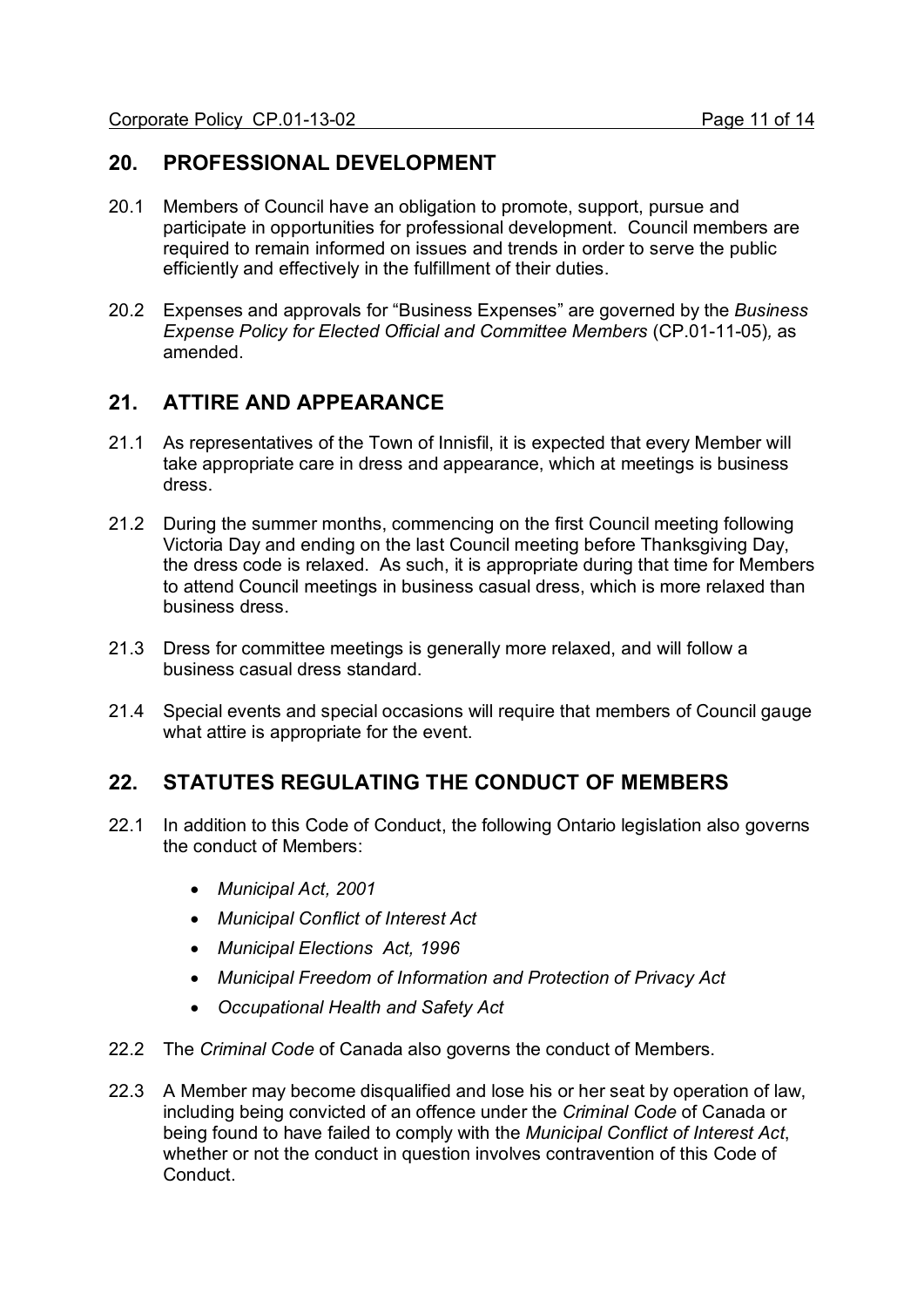22.4 In the case of any inconsistency between this Code and a Federal or Provincial statute or regulation, the statute or regulation shall prevail.

## **23. CODE OF CONDUCT BREACHES**

- 23.1 Where Council receives a report by its Integrity Commissioner that, in his or her opinion, there has been a violation of the Code of Conduct, Council may impose upon the offending Member either of the following:
	- a) a reprimand;
	- b) suspension of the remuneration paid to the member in respect of his or her services as a member of Council for a period of up to 90 days.
- 23.2 Council may, on the basis of a recommendation from the Integrity Commissioner, and in addition to the items set out in 23.1, also take any or all of the following corrective or remedial actions, and require that the Member:
	- a) provide a written or verbal apology;
	- b) return property or make reimbursement of its value or of money spent;
	- c) be removed from or not be appointed to the membership on a committee of Council;
	- d) be removed from or not be appointed as chair of a committee of Council; and
	- e) comply with any other remedial or corrective action or measure deemed appropriate by the Integrity Commissioner.

## **24. COMPLAINT PROTOCOL**

24.1 Any individual, organization, employee, Member, Council as a whole or member of the public who has reasonable grounds to believe that a Member has breached this Code, may proceed with a complaint and request an inquiry. Complaints must be submitted within 6 months after the alleged violation occurred or submission of the relevant disclosure documentation. No action will be taken on a complaint received beyond this deadline.

## **25. COMPLAINT PROCEDURE**

- 25.1 A request for an investigation into an alleged breach may be made in writing to the Integrity Commissioner for the Town of Innisfil, setting out the name of the Member who breached the Code of Conduct, the date of the alleged breach, and a description of how the Code was violated, using the complaint protocol and forms attached as Appendix "C".
- 25.2 The appointed Integrity Commissioner for the Town of Innisfil will commence an independent investigation and provide a written report to Council. The Integrity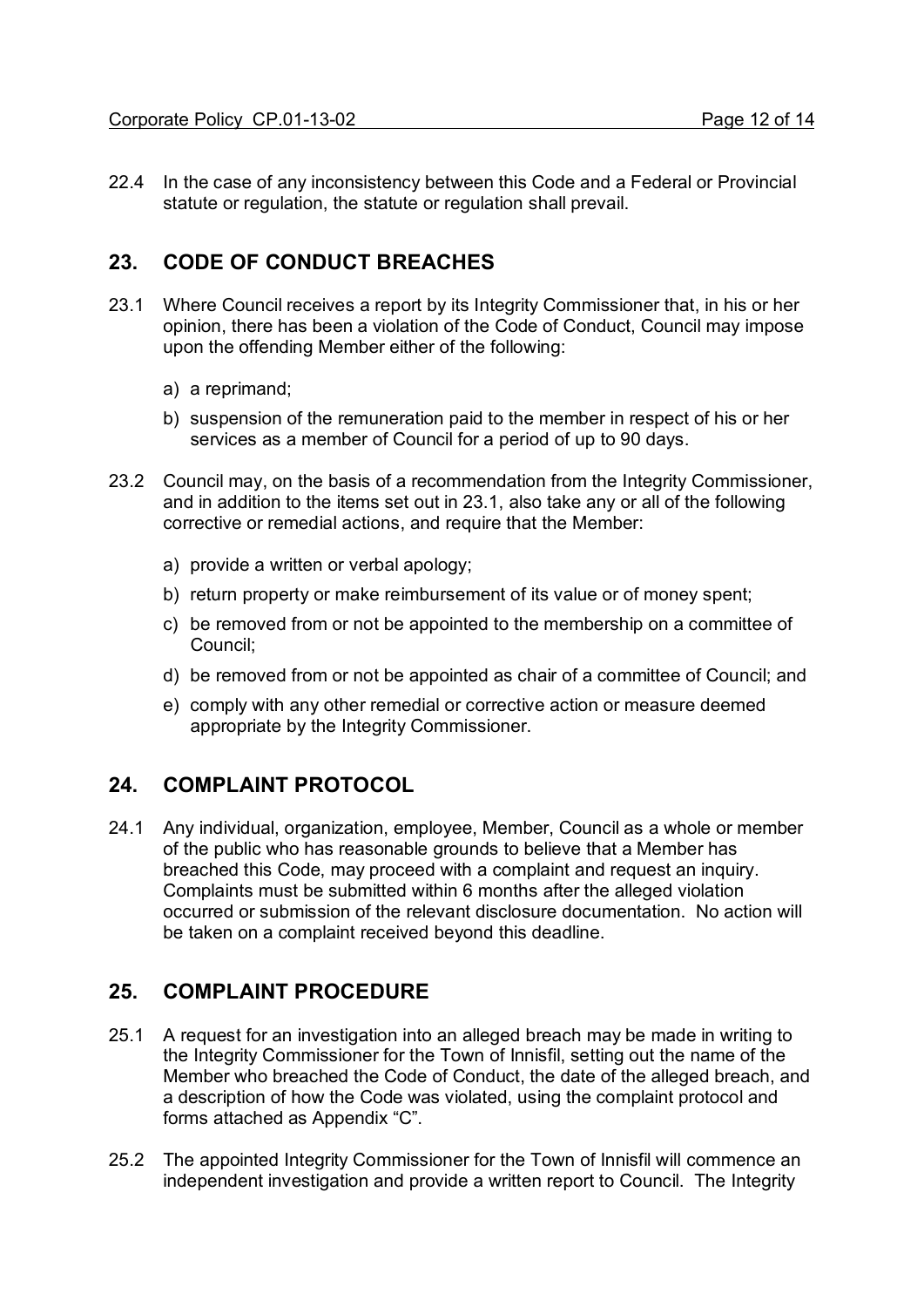Commissioner and every person acting under the Commissioner's jurisdiction shall preserve confidentiality with respect to all matters that become known in the course of the investigation.

25.3 The summary report provided to Council by the Integrity Commissioner will contain recommendations and advice without disclosing confidential information. The report will also contain a decision about the alleged contravention, and provide remedial action to be taken.

## **26. NO REPRISAL OR OBSTRUCTION RE ENFORCEMENT OF CODE**

26.1 Every Member must respect the integrity of the Code of conduct and inquiries and investigations conducted under it, and shall co-operate in every way possible in securing compliance with its application and enforcement. Any reprisal or threat of reprisal against a complainant or any other person for providing relevant information to the Integrity Commissioner or any other person is prohibited. It is also a violation of the Code of Conduct to obstruct the Integrity Commissioner, or any other municipal official involved in applying or furthering the objectives or requirements of this Code, in the carrying out of such responsibilities, or pursuing any such objective.

## **27. NO APPEAL OF INTEGRITY COMMISSIONER'S DECISION**

27.1 There is no appeal from the decision of the Integrity Commissioner.

#### **28. IMPLEMENTATION**

- 28.1 At the outset of each term of Council, members shall receive a copy of the Code.
- 28.2 Code of Conduct training shall comprise a portion of the new Council orientation program.
- 28.3 Council members are expected to formally and informally review their adherence to the provisions of the Code on a regular basis or when requested by Council.
- 28.4 Clerk Services will provide candidates running for a position on Council with a copy of this Policy when they submit their nomination package.